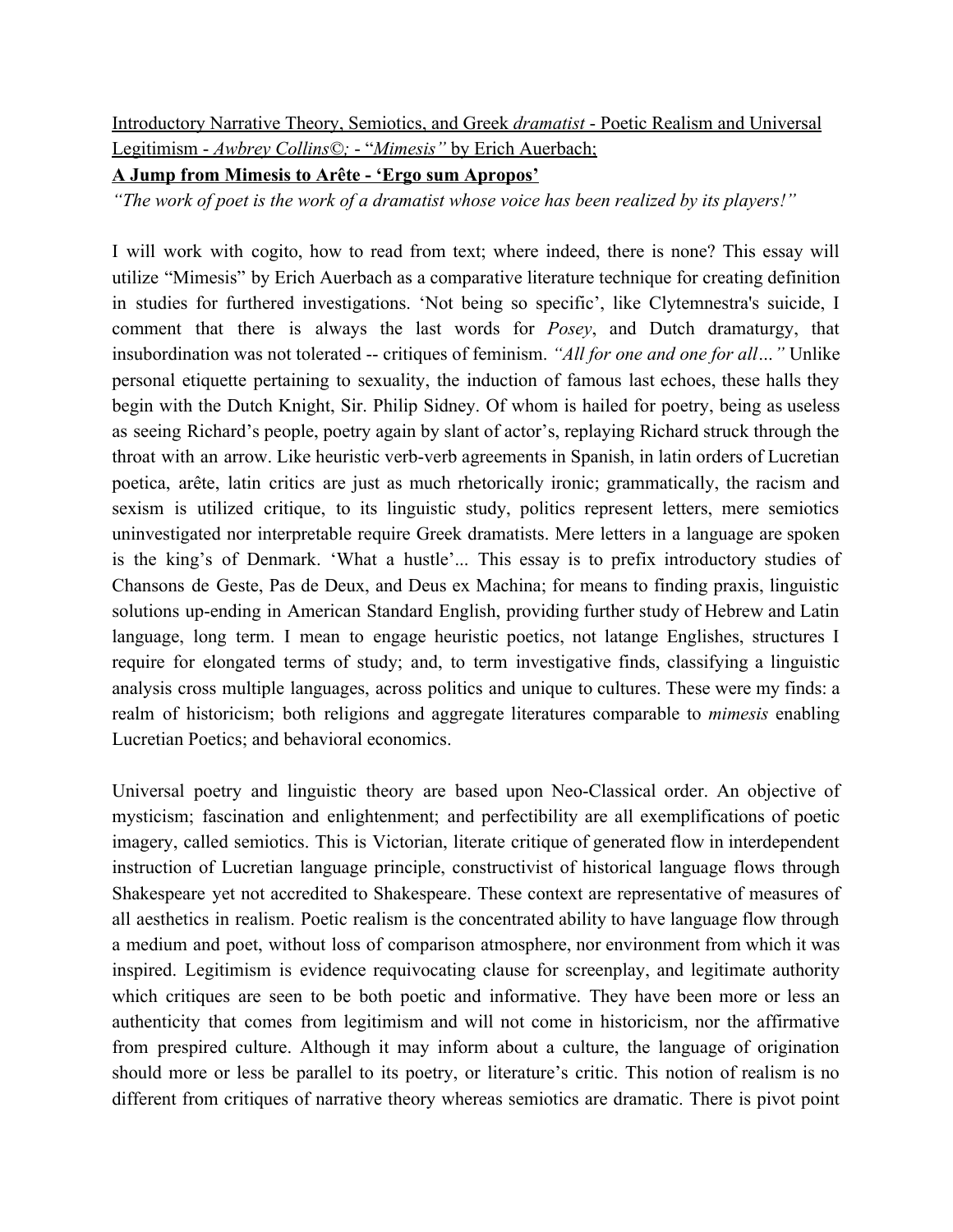for critique. By critic, it is made affirmative, these aesthetic language of exigence is one's ability to be literate: not the phonology used interpreting specific sound of dialect, nor interpreting found fundamentalism within constructing discourse.

Pragmatism in folklore is technically folk-culture in legend. Thus, the only difference is grammar in the affirmative language's influence on dialog. But without dialog, how do we differentiate the fictional from the real, or poetic from humanism? This accreditation to Gothic literature, like the philosophical approach to art known as humanism, is discussed by dominion, about religion(s) which parallel paganism. Again, we see how legendary characters have rationalized Greek dramatist through semiotics, and in most cases the narrative theory one in the same. These intense, robust and passionate instincts are both romantic and instantaneously sensational. Although their reproduction of similar feelings are phenomenality, their poetry and the emotions are triggered by the loss of innocence. Creating within the imaginative, or creative, a sensibility for literacies inspired by innocence loss is a linguistic sequence, or patterned organization. What abstracts from its parallel unity? In this union, there is an action-reaction sequence that is instantaneous, and incorrectly critiqued being phenomenal. The theoretical sciences leading to this rationale approach to humanism in developed inspiration, discussing teachings of philosophy relevant recourse, or discourse. Using the words and sentences for statements as art: when do words become art? The influence of semiotics on fictional context is the post-analysis relation allowing for such severe a critique, to say that all critiques of literary humanism only occur as a parallel to nature. I say, an emphasis on literary fiction is its critique on diadem, not praxis. Either that or, a critique reciprocates use of semiotics for using Greek description for dramatist. Both of these I will explain; but as a critique that uses dialog it requires speech critics to dialog comparing phonetic relations where follows editorial uses of narrative theories in fiction.

When critique and linguistic theory meet, it query where historical recollection and literacy amass communications. Are these communications considerably "mass communications"? Increases in vocabulary and verbatim are signs of comprehension. The verbal, or oral response that is a method of language aggradation, apprehends correlative to increased ability seen in linguistic analysis, and synthesis. This ability to govern information as a hierarchy is production rounded data cache increases the validity, or volume, of possible reproductions in scientific elaborations and final analysis. The practice of comprehension, deduced here, or affirmative in language, is itself a method for measuring language comprehension, and acquisition. Increases in vocabulary reduce a stressor of understanding conflicts, its stigma increased by verbatim use and decreasing the analysis which produced invalid information, and incorrectly rationalized for dialect and phonetics. As dialect receives this non-Germanic, Dutch critique based upon historical recollection, Lucretian poetics is itself the verbatim by which a vocabulary becomes epistemic, or didactic. Ontologically receives its etymological basis, its reaffirming is a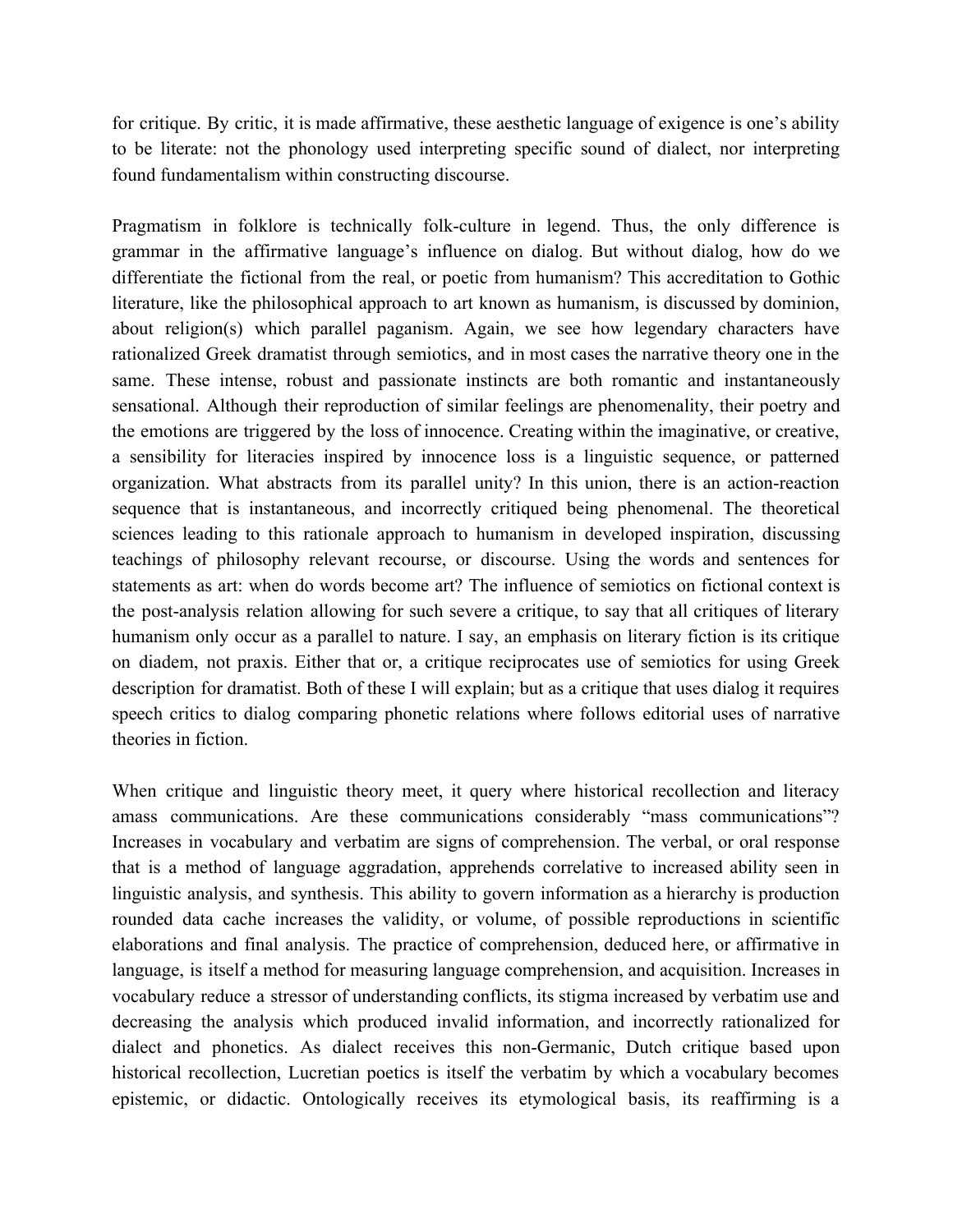communal effort for contingency, by political efforts establishes application to literacy and understood as the response to political efforts of authority acquiring dialect and represented in culture.

The uses and abuses to creating sub-real status, is divine contravention, a **cogito**. This creation is the singularity establishing union, the unity or unification. Its idealization or stylization, that is of realism, is the ante-schism for critical theory ascertaining its uses of realism to created poetry, for standardizing examinations for comparing foundational language to acquisition. The communal platform of poetic realism is authoritative. It does not 'agree' with its translation, nor its interpretation. Thus, critiques to create an etymological basis is understanding it as clinical pathology. The same acceptable standard must be used to inference a measure of dialect, for information collection, must be that standard and must balance itself, by basis of the cultural identity, for a much larger sample once information is grossed. Of examinations of a specific dialect, its derivative itself a language where acquisition is not poetic realism, which understands these critiques from within, must create literacy. In using language to produce artistic reproduction of Lucretian poetics, we require histories, historical conflicts and unification: of culture both liturgical and semantically of pragmatics dictated by Lucretian poetics. This is akin the hysterics of Cicero's Catalonian speeches removal of phonetic arguments in dialects against its authenticity. Thus, poetic construction is interesting because in its avoidance of critical analysis, to say that two poets who are equal in dialect are equal in their abilities to discern the commonality of a desired culture has proven false. This also is to say, two literates who represent equal share in etymological basis, are equal in discerning what makes something fiction. Where do we hear in the voice of that author, and when can we force our interpretations of their dialogs to take on the perspective directly from fictional narration, literally their authoritative manuscript?

It is utilizing nature v. nurture, where we found this pivotal point in humanist critiques, that nomenclature insipid of satisfaction, producing parallelisms of radical and fundamentalism. The impervious nature of literatures is nurtured through language. More or less, this forced nurturing of sentimentality is impossible. It is a rationalizable choice. For an example; we can rationalize the paradigmatic dialog produced in pragmatism of agredated culture, with inundated technology, in amassing communications between linguistic datas. For their inferences, we reason the development in earlier second language acquisition to stages. A peer, acknowledgment dialect creating sub-culture influences the informed from within sample drawn on by culture. The community of cultures which nurture a language carry authority, usually their only derivative that has an inability to empower or govern authority granted, that authority correspondent ability of interpretation is translation in a manuscript text, corresponding interpretation into the culture's authoritarian language to providing literacy measure. How this affects a culture's critique is didactic in its diadem, or verbatim how interactions are semiotic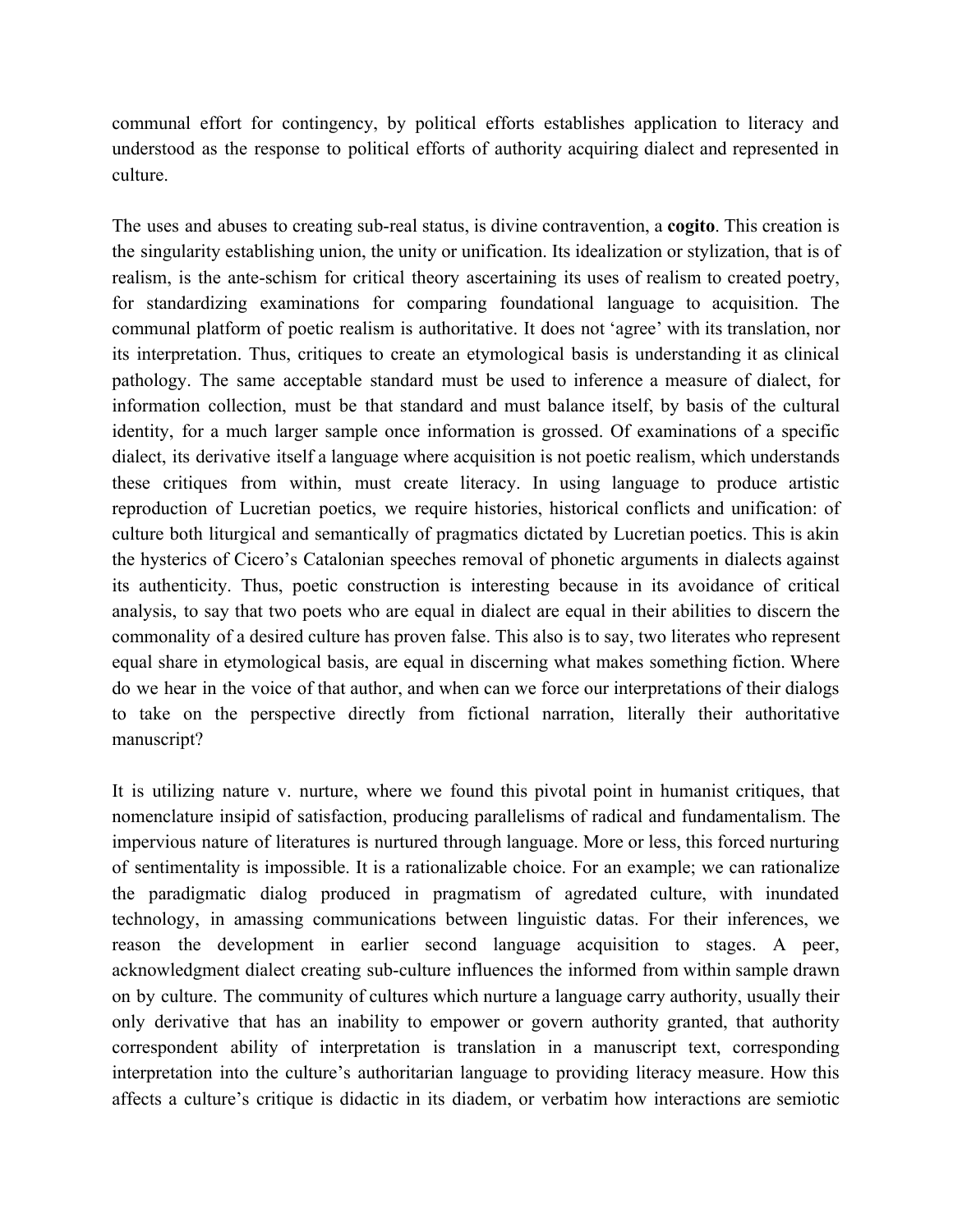critic. These points of critique develop into grammatical structures for staging all narrative theory, and influence secular cultural authorities of a community. To cultivate the means to common culture is naturally measuring literacy, and then nurturing that epistemology is found understanding literacy subjectively. In objection, there will maintain a nature of peers whom acknowledge the communal status of language, then inference from speech what can be guessed about authoritative consent a language construction utilizes of its nature. This communicates both instruction and improvisation of a cultural dialect.

Where we compare Gothic drama and Shakespearean merchance is the comparison of commonplace and lores of post-Sixtus Brittany, and post-Spanish Inquisition, France also known as Lucretian poetics. Examples of this mimesis are "The Beggar's Opera", results in anti-confucianism of Puritans; "The Phantom of the Opera" alluding to the mimesis of Pope Sixtus; Denis Diderot's "Paradox of the Actor", a mimesis resulted in its construction of Dorian Gray's theatre; "Animal Farm", a true Lucretian mimesis in the form of a play; and, Emile Zola's Thérèse Raquin, who is juxtaposed mimesis explaining how dramatist and fiction sometimes result in reality. In the case with Zola it was the "accidental" death of Thérèse Raquin's author. This is the first place in interpreting literature, using mimesis where poetic realism confounds, but also the first place it surfaces. This is where historical conflict takes the place of latin grammatical basis, and the historical subtext provided dramaturgy in commonplace of both dialog and syntaxical construction. Within literature, it is this verbatim that occurs that more simply classifies Greek dramatist under semiotics. We should call this a hebrewism<sup>1</sup> of Greek dramatist. Whereas, a Greek would likely see its entirety of the play including the author a mimesis, that dramatic form will unlikely function for the audience specified in this interpretation. What we find semiotic is not in the text, from which would not exist in the textual translation for a specific cultural dialect, clearly promotes a specific author. The paradigmatic formulation for poetry, I abstract is only had in its ability to exist within paradox and contradiction, fictional narrative theory. Furthermore, as a right of regulatory convention, oxymoron and homophones cannot exist semiotically because it will give singularity and authoritarian function to the cogito, producing a dialog which prevents the study of mimesis.

Aspects of an etymology that "cannot exist", I say is mimesis. In further interpretation and translation, we view neoclassical order influencers in legitimism; using Lucretian poetics, their poetic realism are the semiotics of Greek dramatist. Our find is Lucretian poetics is a stable fictional context - the communication of two poets, or communication with a poet as the medium whose mitigating conflicts of major religious figure. Friedrich de la Motte Foqué in Undine writes, "Yet, do not be surprised if, in the end, things turn out quite differently than planned. That treacherous power lurks, waiting to destroy us, takes pleasure in singing its intended victims to sleep with sweet songs and golden fairy tales. In contrast, the messenger sent from Heaven to save us often knocks loudly and frighteningly at our door." Hard work still exists, with my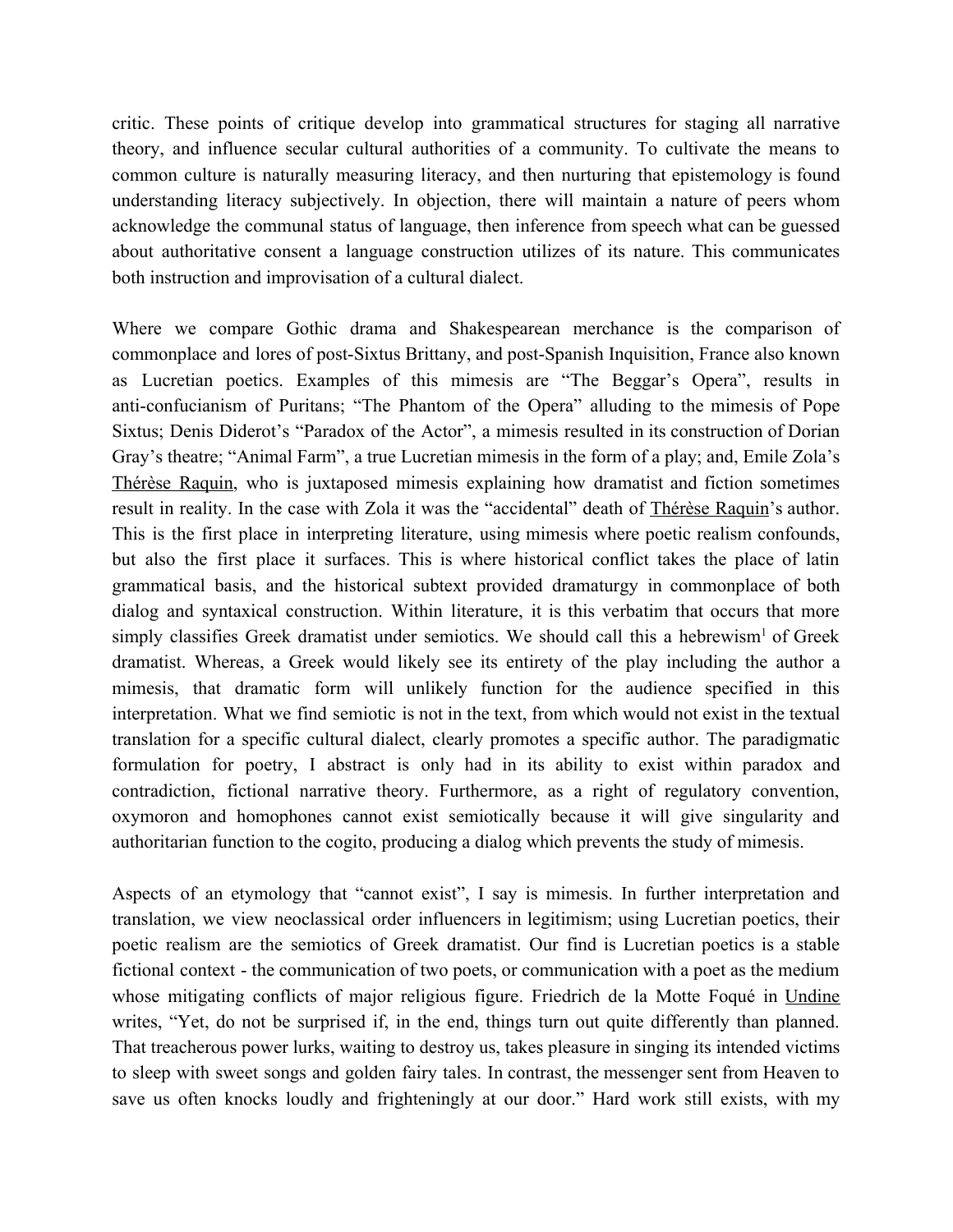critique using Lucretian poetics, and for its first time we can terminate etymological bounds to finding mimesis, we evoke ontological nature. Universal poetics act in asserting that cultural influencers provided translation, are the interpretation of manuscript. Original language and language acquisition differ from text and manuscript inscription, and they give like arithmetic language differentiations from formalities in mathematics. Latin grammar and Lucretian poetics has been sidelined for critique and dissent. In the inverse, the solution we see is an inability at becoming literate, because of judicial and individual authorities giving worth. Having to provide a value to a society is seen, politically, as an analytic for provided authority as is necessary to having a universal poetic. We fear this critique of mimesis, that somehow it will undermine the substance and have textualized the contextual semiotics meant to raise a flag about racist critique.

We use poetry, with sexism and racism removed, praxis Sixtus to discontinue Shakespearean literacy; and, we realize their powers to rhetorical guesstimation which have oral influence on statements that incur in verbatim. Recovering the generalities of authority and martial states are the eminent changes, by domain, of poetic realism we can compare during mimesis, relative language acquisition. It has real-estate governed living concerns that go beyond a poet's dialect, as does Greek dramatist. The voice of the dramatist can also be seen poetically, semiotics based influentially fundamental in power structuring, undermining instinct carrying no phenomenality. This clause of literacy of poet does not apply to the song and dance of culture. It prevents the counter-critique which all critique should perspire in narrative theory, provided fiction and nonfiction. Certainly, proving that a critique is of literal bounds, making a rhetorical justification in grammar necessity of manuscript authenticity is also the ability to comprehend a text purely from within the text, is mimesis. Using poetry to define literature is a measure we have provided for literacy perception, the authority and a test culture that means to a culture's authority the given place for critique. The instincts of a culture providing scholarship is that domain, this dramatist theorized. Language occupies transparency, where argument teaches didacticism. It is so important to recognize the profound ability of language to encapsulate culture, and replicate the semiotics that occur naturally in the case of historicism. Our semiotics symbolize destruction of culture, but will not preference the semiotic destruction of a language to produce a dialect. Furthermore, the dialectics that a language produce naturally are artless. The mimesis produced the critique, fundamentalist literacies and rhetorical justifications that should be equal to measures of critic efficacy, and ability of reproduction of originating text knowledge is the "Mimesis" unilaterally. A statement that can be orated to govern its methodological verbatim is the paradox that rhetoric is usually universal in poetics of Lucretian poetics, and this ordering should not be replaced, and should be protected by Geneva.

I have found that domain is rhetorical and eminence in a reproducing of justification is a culture simplification, which allows grammar to produce an epistemology of critique. That choice is a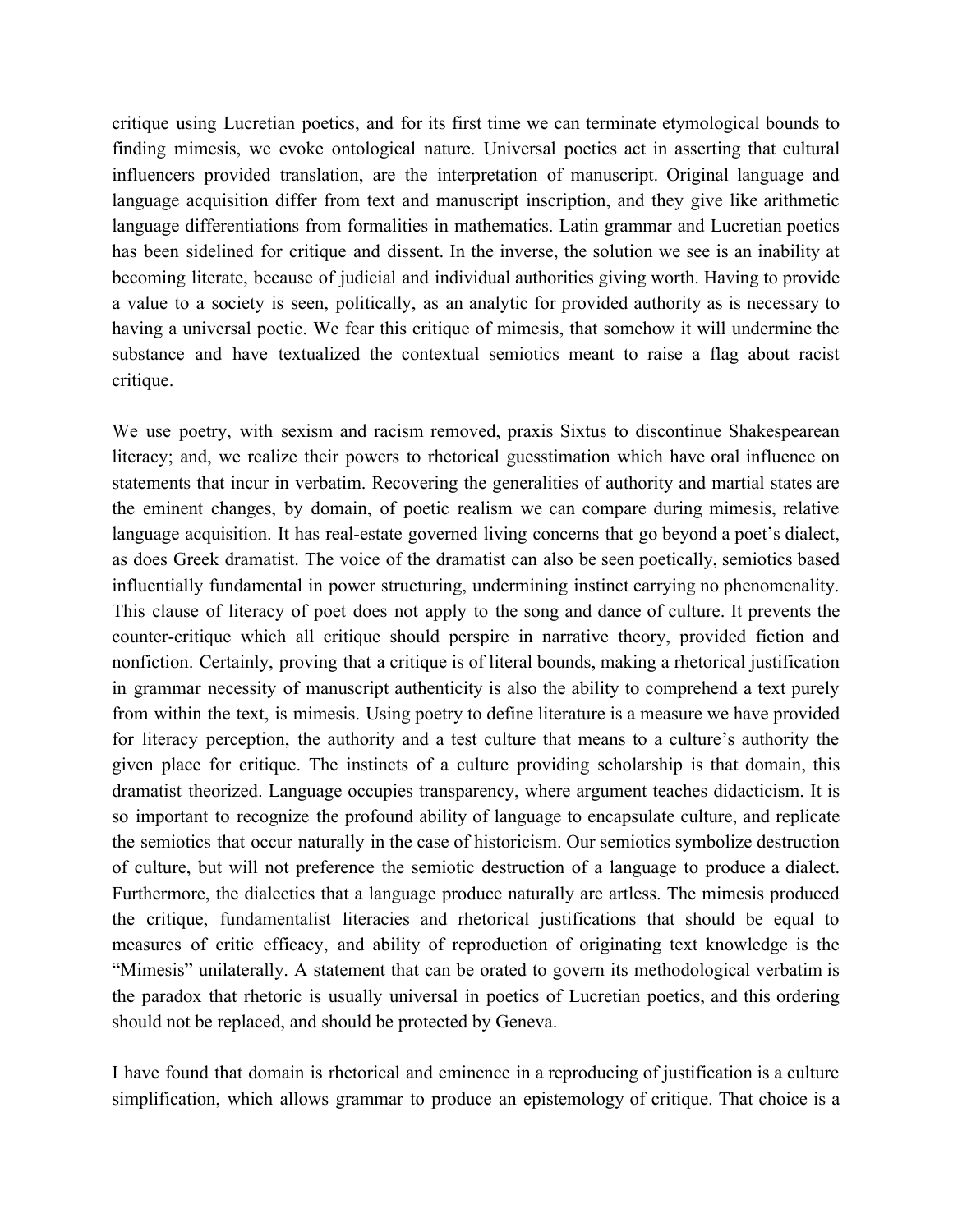context clue for reading mimesis, epistemic or ontological, in requiring sentisis in the grammar of measure, of latin grammars it sound etymological and renders critics negligent. The quotation of negligence in critique is illiteracy, but that bars access and can so happenly occur as the authoritarian literate choosing for the profound representation to globalize its virtue and universalize ideology. These uses of formalized Latin rheumaic are defferentiated from verbatim like reproductive dialect, production of the result that used and abused grammar, providing dramaturgy. This error is in formal training and not classic conflict. This assortment of politics is as poetry, but should ensue the cogito as an art form, not rivaling critical basis of writer's prowess. Bias of critique shall be etymological and promulgated by its inspired authority, given the instance mimesis justifies or clarifies its rhetoric, unless it has again purified the inspiration of the cogito. Epistemic challenges are not always mimesis. Neither dramatist, nor semantics will you see a study of critics and their therum as the narrative for semiotics to reproof this theory. Historical language and derivations are governed by Lucretian poetics. Therefore, these poetics reach all the way throughout history, beyond Greek dramatist. Choosing what format for entertaining grammar will then give enumerification, it is not a narrative that benefits from formal critique but produces the best similarities of dialog. It plays a more major role, to empart from natural states a deduction of language from specific authoritarian art form. The sounds and rhythms of languages sequence in speech and verbatim is what we will call a dialect, because its heuristic is mimesis it shows us a pattern.

Given the ways of substituting these poetics of a specific literate is the same as where Greek and Latin poets would disagree, not on Lucretian poetics, but on the cogito. Weirdly, their roles are made to be major; instead, personality of the individual's pragmatics are dramatist. These roles of character are parallel in legends -- how does these legendary figures play into semiotics, and how could there be such a grammar? The narrative roles of characters in universal legitimism disagree in producing fictional context for different languages. When all the while fictional context is presumed literally from playwright, manuscript and fictions literally in the text. Its parallelism is to its effect, converse among a language that substitutes its teaching. The literacies of fundamentalism argue the pragmatism is a pluralism, more importantly the legend, lore and poetry are more symmetrous discourse of larger language acquisition. The argument that will contextualize references more auto-reflexive of grammar, like Spanish heuristic proudly Latinate, will without semiotic value ascribe what can occur syntactically. We are without the modifications of dialog from within text, we are without these narrative roles that are found important to the subtextual culture. Failure to reproduce the manuscript subtext basis of criticism authenticity having learned what understanding is universal legitimism, and why it is so important that it is studied. Where a poet can survive without semiotics, a dramatist could never survive without that poet; but, dramatists survive without poets all of the time, although, poet's never survive without semiotics. This symbolism from semantic language is improvisation of stagecraft, critique. How this is mimesis is the incredible workings of theatre that aid in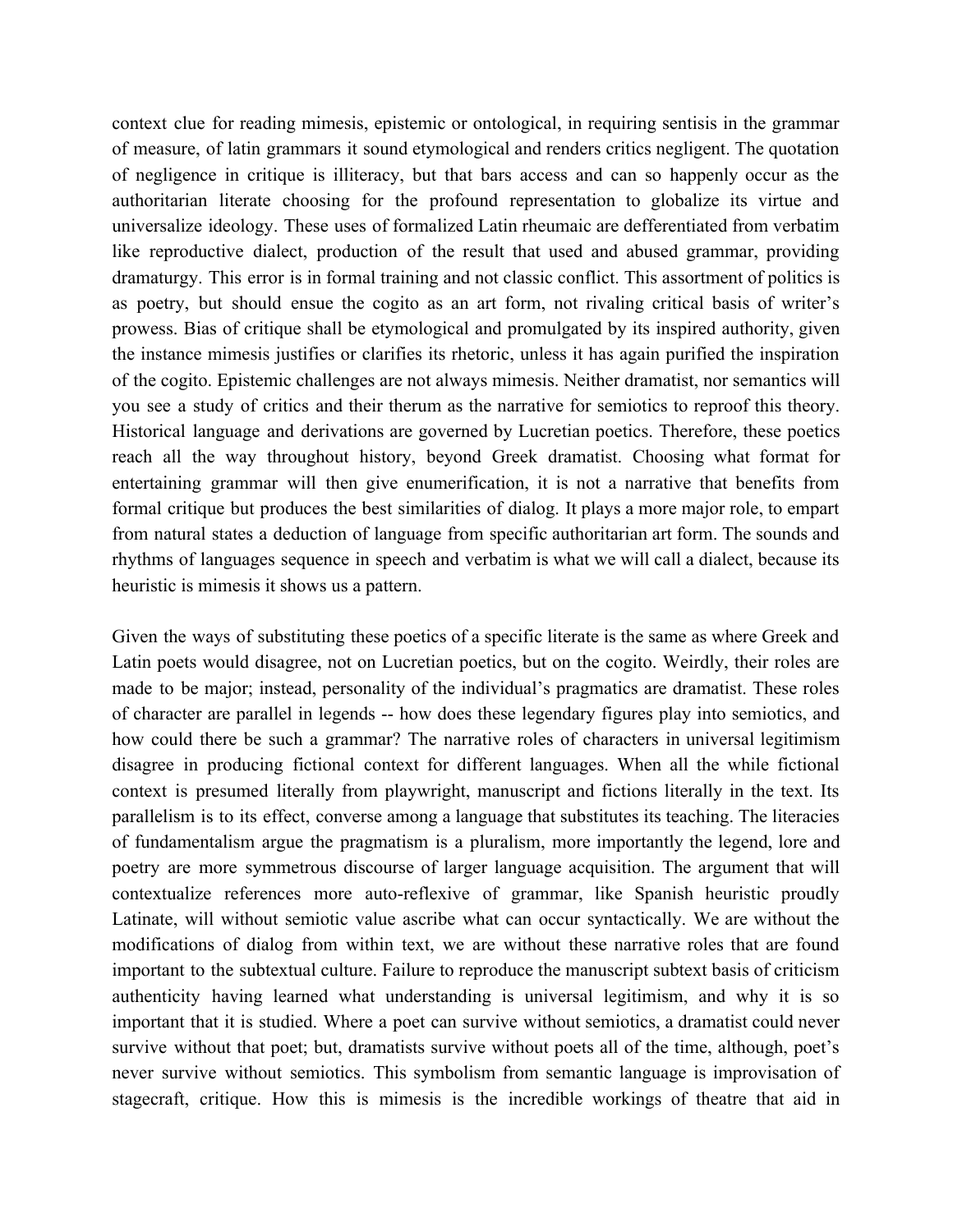language. Further disdaining, it is credible for dramatist to admit that a more thoughtful critic would stay away from language, and the contextual dramas are not suited for the stage, no more real than dialogs that have been attempted in influencing our fictional contexts.

The importance of a well grounded historical rationale is to approbate to culture, from a syntax reliance upon in-text citing numbers, those number from language number system. Even more specifically, the key figures creating duplications in a drama's structure are provisional speakers and any given nominations for a perspective. These notions of mimesis will be valued as measures determining, granting authenticity. How well a player is familiar with a text and the text's origins will tell mimesis of how well the players influence familiarity with origin, specific with playwright and specific histories of the piece's performance. Like music, the audience's ability to follow through with improvisations will be clarified by the clues that are provided by these pivotal notions. As the familiarity pivots on the axis of a piece, their audience reproduces the value that virtue will be more exact. This complex culture of linguistic aggregation must be measured by critique. Critique must begin being numbered with historical influencers or the playwright will have follow-up by linguistic commonplace about common clause and cadence of neo-impressionists and semantic negotiations. These semiotic results of mimesis should be acquired in noting where semantics are syntactically apparent, and where it can be avoided to impress upon an audience their cultural values personalized for conspiring within the group of players of said drama. Epistemology, a production's opening to the public, for an example, in a neo-Classical context refers to the memory. If an epistemic trend continues to improvise itself from within any given piece of drama, then the etymological development from its origin will host an identical representation from the trend. The authorities of the peice's given transparencies replicate not only dramaturgy, but the poetics that identify with the piece from origin language that art observed.

When language has adapted itself as being art, the sublime identification with classified origin is parallel the interpretations and its translations. Even if a piece has not yet been translated, these poetics show in neo-Classical authority of given religion(s) that correspond to well found information about the authority inhabiting a linguistic manner, inert formalism. Also the regulation confines that result happened instantaneously, and an inspiration of both art and virtue - are influence on semiotics that were the art itself, as is latin grammar. Even in its destruction by informal critique, cultural aggradation is the conjugate contradiction that infers through our thesis, 'universal poetry and linguistic theory are based upon Neo-Classical order, that semiotics is the cultural appropriation to a contradiction.' The removed origin of religion gives something to a published manuscript's author, otherwise removed from a piece, political representation where authenticity is language, and it is linguistic! Recollecting mimesis is permeating a society! It is sensational, the effectiveness of determining effectiveness of receiving a critique, is at most a virtue, is efficacy of having heard differentiation from where it is applied and cognitive,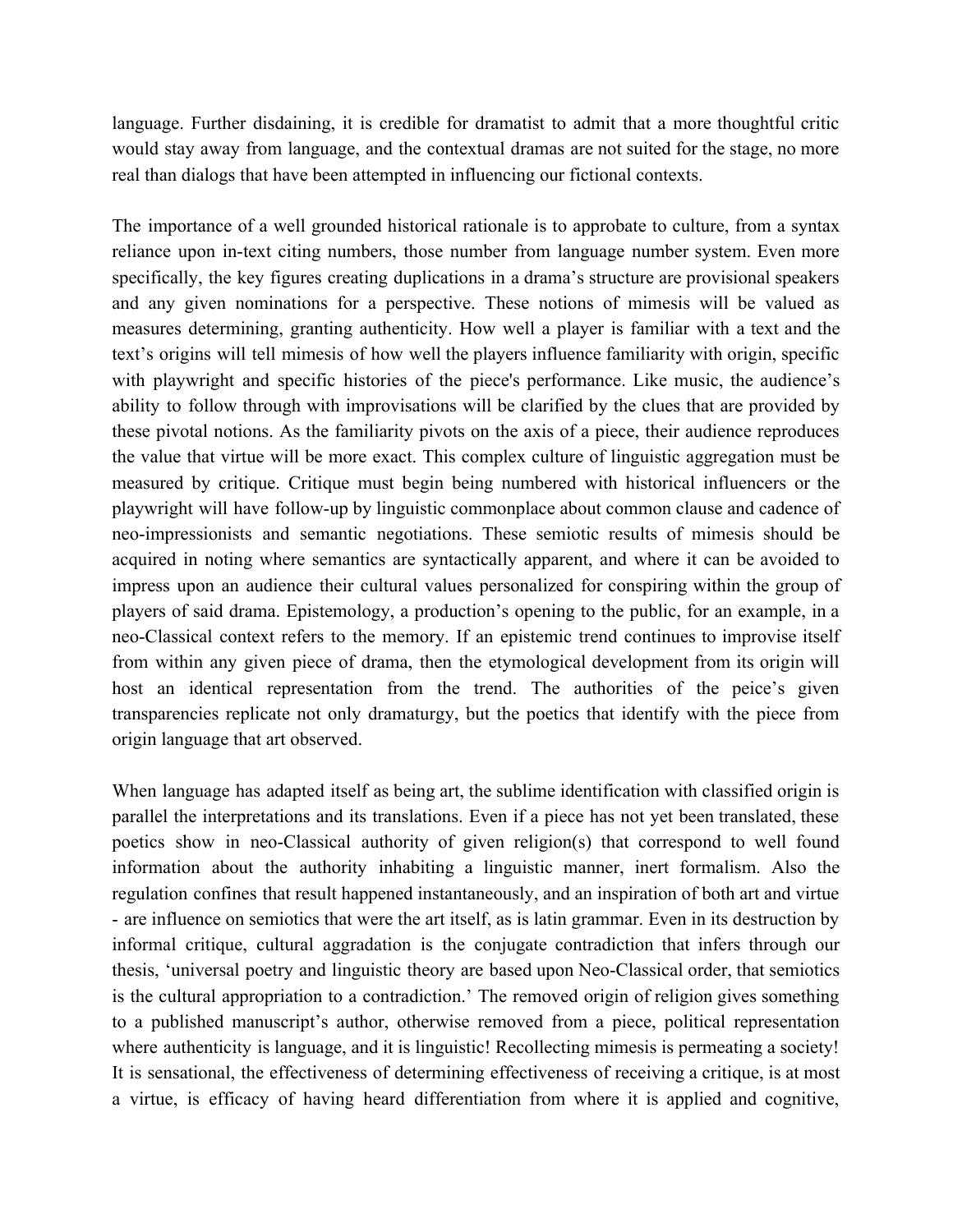societal relativity. This EQ information demonstrates gathered language, and steady study formalizes methods for structuring from finished pieces of art the reinforcers of a language, the representation of implications of imperative, and acquired memorandum. A natural bureaucratic formulation of good critique carries this: artists of indigenous understandings will create newer possibilities, and novel responsibility grants form to true literacy, and true comprehension.

Then, universal poetics created this altruism Auerbach calls "mimesis". "Truth" of poetry; it is distinctly a dissent of language acquisition. An author presumes having had personal foreshadowing is the time to order logic and create semiotic perspective; its inverse, preferences of the publication, its recourse will re-apply then authenticity of language parallel, and same sublime character which occurs with naturally productive presences of art. Poetic theory is like the narrative theory drama, the semiotic memory relating the studies of mimesis. We reason why semiotics has become more applicable to our experience, gaining from finished production greater rhetoric. The hope is that some "truth" vindicates the author through publication, and our own authority to either teach us something new or is gained greater influence by the postulated authority. The presentation of its narrative theory is like a proof, a measure of literacy that must be provided before a loss of innocence. Loss of innocence happens when we rationalize literature. It so is important to becoming more educated in literacy, or become more yielding of literates to substantiate greater claim at legitimism, we must agree on a mimesis. Legitimism works unilaterally with the pre-production of publication, as well is authoritating its response to its analysis of post-production. These conversations about community are what deter us from influencing our created dialect of translation, substantiating interpretation and becoming less artistic. Itself is a language of authority, would we choose a regulated dialect; a more formal decision at certain generalities indirectly aggregates language scaling, are substance coexisting interpretations of critical philosophies of critique, and union of societal influences. These corrupted authorities are giving measures to critique where critique as a method no-longer substantiates origin language, and provides a limitless grounding completely untrue.

We fail our visions of semiotics, yet grammar becomes syntaxical initiatives which rhythmically pattern conformity for desired comparisons: cultural, political, artistically. But, defamation of an illegitimate authority is a good place for prose; although, when it is critiqued, it sounds just as corrupt as the classifiable authority as being classified as 'corrupted'. These are un-needed complications to culture, un-needed contingency to literacy! We have hailed to drama an infinite amount of influence to say what is conflict, the unforgetting rhetorician's abilities to counter-argue conflicts permeated other siding. In many cases, we are influenced by art in ways that do not even exist in the context; to say lesser, these are a lesser critique then are the possibilities of language from within a manuscript. It is painful to experience illiteracy, but I think the incompatibility creating misunderstandings is authority that is closer to Republican fear tactics, propaganda, and illiteracy to mimesis in Lucretian poetics. The history of Greek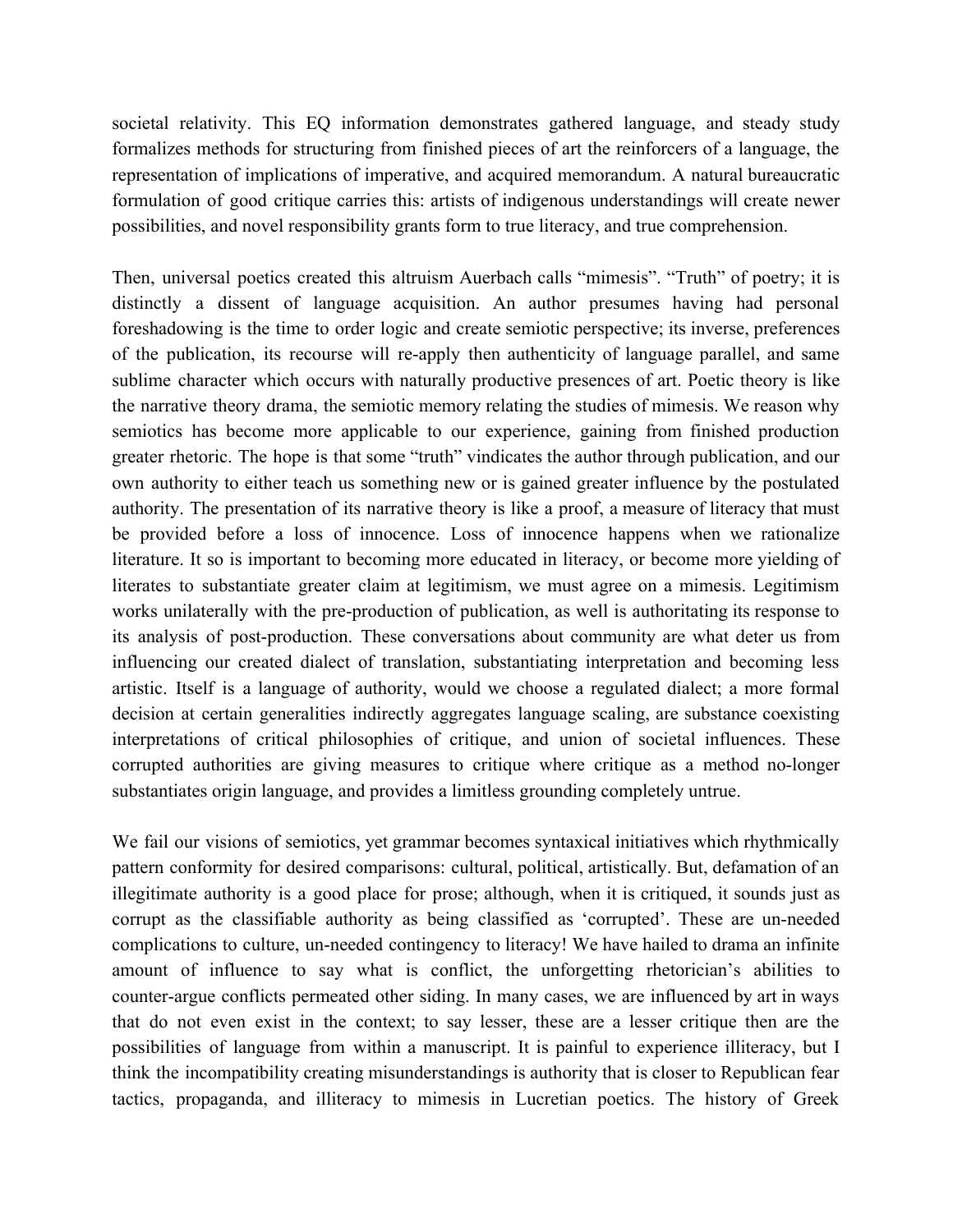dramatist is short, the life of the drama's author. The hebrewism<sup>1</sup> is the single pivotal concept for mimesis to orient us in universal legitimizing, where many will exist. What is unique in nature, that is what we want for critique. We want to synthesize, from amalgamation, to reproduce authenticity. It is important to remember, that at this manner of formality, we reveal what we want and not what it is we do not want.

As players conspire around their interpreters, "they" produce more semiotics. However, this time, additional semiotics have become universally legitimate. They are transparent. They function both for culture, and how a culture has approbated for growth. Its cultivation is production occurred from its manner, and influences what may be taken lightly; but, critique holds this same weight of an editor's needs to create semiotics through syntax. Giving more light on final production, give the fictional function of a piece of art it amalgamated critiques by and the more natural influence premated from the cultivation of poetry. I say poetry, and only because poetry is one of the few transparencies which incur upon our judgment at being universalized. I mentioned universal poetics, but like mimesis it can only bring closer the understanding of approbation, the transparency of language required in universal legimism. Why not, are we unable to argue a piece's authenticity? Why can we not argue "poetic truth"? We should be able to sit down, and rhetorically critique authenticity until we fall into a realistic jail cell of Plato's inner recourse. We should demolish ourselves as a call to finding growth of the origin epistemology, publicizing all written discourses. Etymology is useless to build or ascertain vocabulary, as this very same virtue was syntaxical when delivered in text because of its unnatural influence to sounding ungrateful. And, without the oration of "poetic truth", the familiar virtue vocates subliminality, reproduces the ontology of mimesis, and although it is told syntactically it has avoided its detection of these vendetta's of popular culture. So what does this say about its semiotics?

It is all of us who feel connected to universal drama. Is this ironic? We build Mycenaean clusters of stagecraft, it magically render our rhetoric to be militaristically engaging on an Aegean battle ground of Spartans. As their Oedipus complex turns to elephantiasis, elephantiasis turns them fetish; we sail to absolve our tensions in a bath of blood lust and glory made them realize our barbaric inquisition of manner which has flawed for many years what was meant to expire. The colosseum drama still seems the most simplistic propaganda entertaining. The smart ones are outside of the coliseum, betting not on the ones who fight back against critique in their arena and are slain by blood lusting fanatics whom cannot provide falsification about someone's dramaticisms that are incorrect and slander. The arbitrary forces of mass communications, like the roar of a crowd blotting out the pornographic tendrils of RF-feed and white noise; where, the most outwitting thing a player can do is to challenge the authority and its personal mimesis that should feel personally about how he lost so many of his chess pieces to their process. That is not vengeance, that is not slander, that is comeuppance. Universal dragg then dirges the feelings of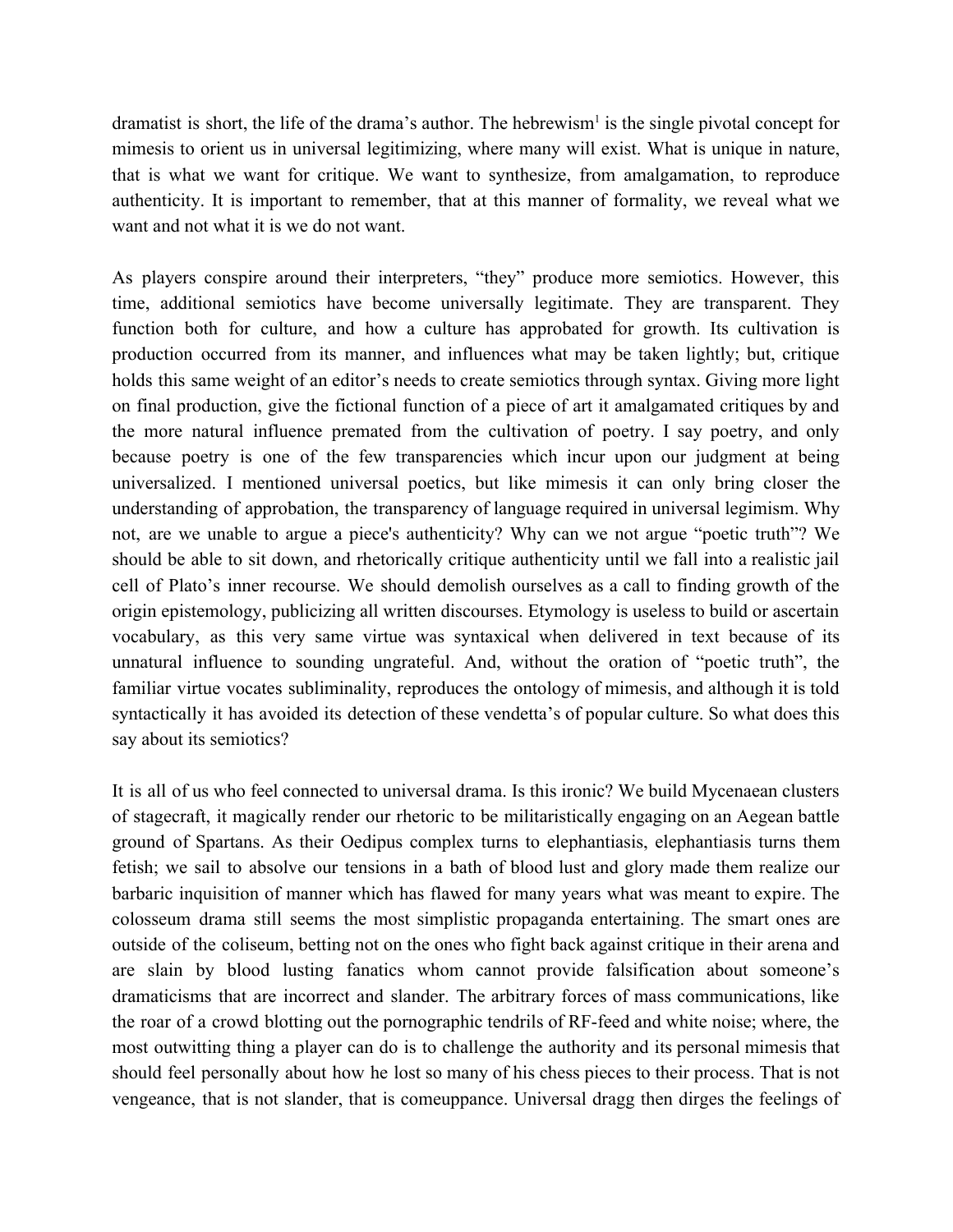connectivity that postulated around informal manners of poetics like rap-music and pop-music. Things that seem self-degradation we better hide behind than to reprove the manner in which we found something to be simple. And, when the semiotic catechism becomes the catastrophe of some wedded couple, society suffers.

Back on pageantry island, where mannerism is improper in literature, it institutes formalism's profitability to exhibit a sort of poetry - algorithmic the critique that entertains us the most, seems always to be Greek. It is all merely a dramatic approach to critiquing method. Requivocated all in a single space, "...and after the comma, there is a space before the quotation marks." And, I realized a long way back, that there is a certain musicality to duress, and a sound that the dirge makes. When I first studied semiotics, it was all posthumously; and, I had not seen the power of mimesis, nor semiotics; nor what the two make together. Tantalizing sorrowful woe. When I finally noted that universal legitimism was the monsters that tears through all of my studies, and noted that running into the face of battle with a medicine bag was not something I was going to do only because I found it easier to enshrine ways of making "them" feel more powerful and important, the propaganda is what made me do it. It made me submit to the indefinite exposures to culture that made middle-class, middle-class. I realized its uniqueness. I saw in realism the life of constantly changing remarks about marketable critiques, about failure of etiquette or efficacy that personal doubt is insubordination. About mimesis, I walk the plank; really, long before I started sending people off my ship -- "You're a racist," they thought... "You're not legit," I said.

From globalized authenticity, our universal legitimism gleans just one thing! We shall run steadfast with zeal, blindly into the stratagem that should be rain; not to fuel the fires of burning crops from harvesting the blood from the dirt, but to wash from the street's products, from societies. Scholarship confirms moments of much needed resolve from study, but we recognize adherence to inner confluence of mind that relates, there we incorrectly organized to be a culture. We presume without poetry, a course of Posey that should be rationale and parallel, then return to the next time we meet; in the hopes that, our conversation will sound somewhat the same to its pivot point, to its origin. We will step through martial entanglement, embattled by the knots of all marital impunity and take from learning lessons as quickly as possible. Instead of applying praxis to how we feel about specific people, who's prespired thought acts as what we resume into their dramas; like the clown embodied that poetry, it is at its heart. Our sentimentality is not a joke to being lost, to further struggle; instead, we word-smith our presence. What gains in our affinities, is lost at being authentic, which has transparency. Said to be unique, even in our grammar; to collaborate together, and honestly return to a complete, different pace of thinking; to re-syncopate from our names, down to our perception what got us to whittling out why, this is so conflicting! Instead, we rise to the notion of change, with the ambivalent hysterics, and its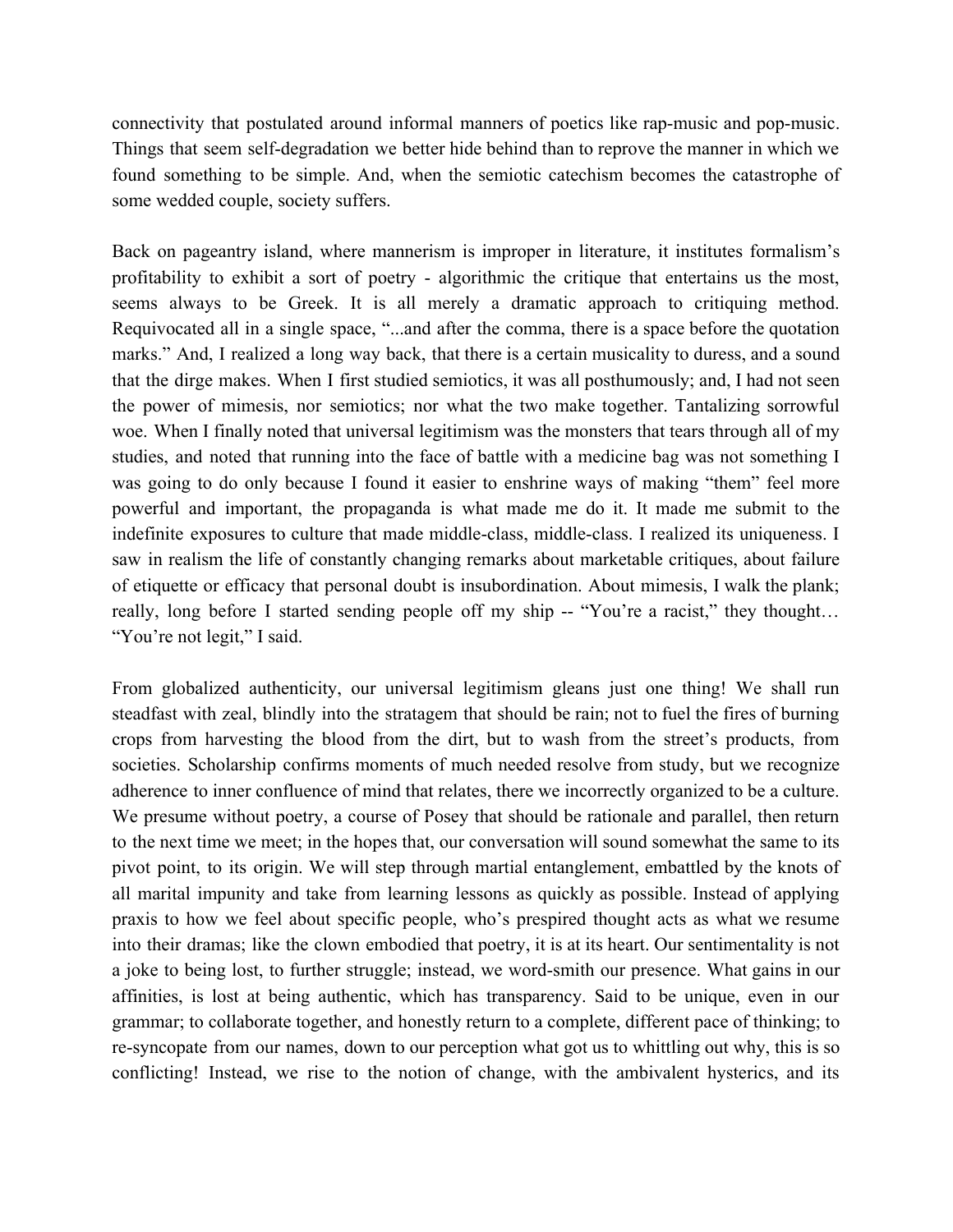rationale; and, assume that Peter from the bible was being biblically semantic when saying that 'no one could read your mind'!

Where justification comes from -- we see in the narrative instincts of writer Kenneth Graham. The illusions to nature compare mimesis' personality as a character, dramatist share the sured literalisms of poetry not Posey, and narrate for required conflict between love or shared realities of the dialog. This mimesis required we approximate text and character traits, influence semiotics, and reveal disillusioned syntax to make semantics like the characters who are known to be "legendary". Animals of the forest, with their naturally inspired character traits, inspire us in the focus of natural intuition. It is almost like intuition in forced attack, instinct and what is natural to fictional propaganda. Nature produces propaganda, it nurtures itself with the rain cycle. Frogs wear bright colors because they are poisonous, they do not want to get eaten. Natural intuitions can make use narrative theory, as Kenneth Graham utilizes the technique, observable mimesis. When language comparison is allowed literature, we experienced its realism through animals that truly talk; and, more importantly, they speak our language. Example: when the animals in Kenneth Graham's story "The Wind in the Willows" are brought to life by dialog, are they saying the exact same thing in animals' sounds? When this is truly evolution, does this mean that a dialog can truly respect the realization of an animal(s) or "the ones that are speaking"? Imagine, if we had crashed down through the forest canopy landing next to a foreigner who was reading Kenneth Graham in their native language, will we be able to use understanding pragmatics and semantics to determine if the animals are speaking? A living hebrewism<sup>1</sup>. It will serve seeing attritions in interpretation, whom is speaking; and, kind of figure out what it is they are trying to observe or explain? This is the perfected example, and rhetorically it occurs within a fairytale; which, unfortunately it means that it is directly tied to culture, and it can only inspire nourishment which cultivates from itself a healthy result of appropriation in linguistic apprehension.

If civilization is sociology, then the psychology of its class-structure is praxis. The ominous sects of neo-Classical order retains that linguistic developments by comparisons that a secular origin of linguistic differentiation, neuter called dialect. It retains the historical impression of cultural order, who rely on "pas de deux" to explain the times that divine contravention is made as a choice. Further hypothesis, if improvisation of secular community is provided for in "chansons de geste", then supported through that is a "deus ex machina", the hebrewism<sup>1</sup>. The gathered will of nature is a force that recognizes the Arabian subjugation(s), the alienating principal of evolution have created a Latinate binary to coding the concepts of *you are what you eat* in communicating *nature's food chain (hierarchy)*. It has a life cycle of dramatic semiotics which diadems a heuristic of dominion, called representation of superiority and symbols of appearing closure to which interpretation it didacticizes; and, it breaks origins with basis among dialect improvement, to prove cultural authenticity based in literacies - cultural primacy. The parallel of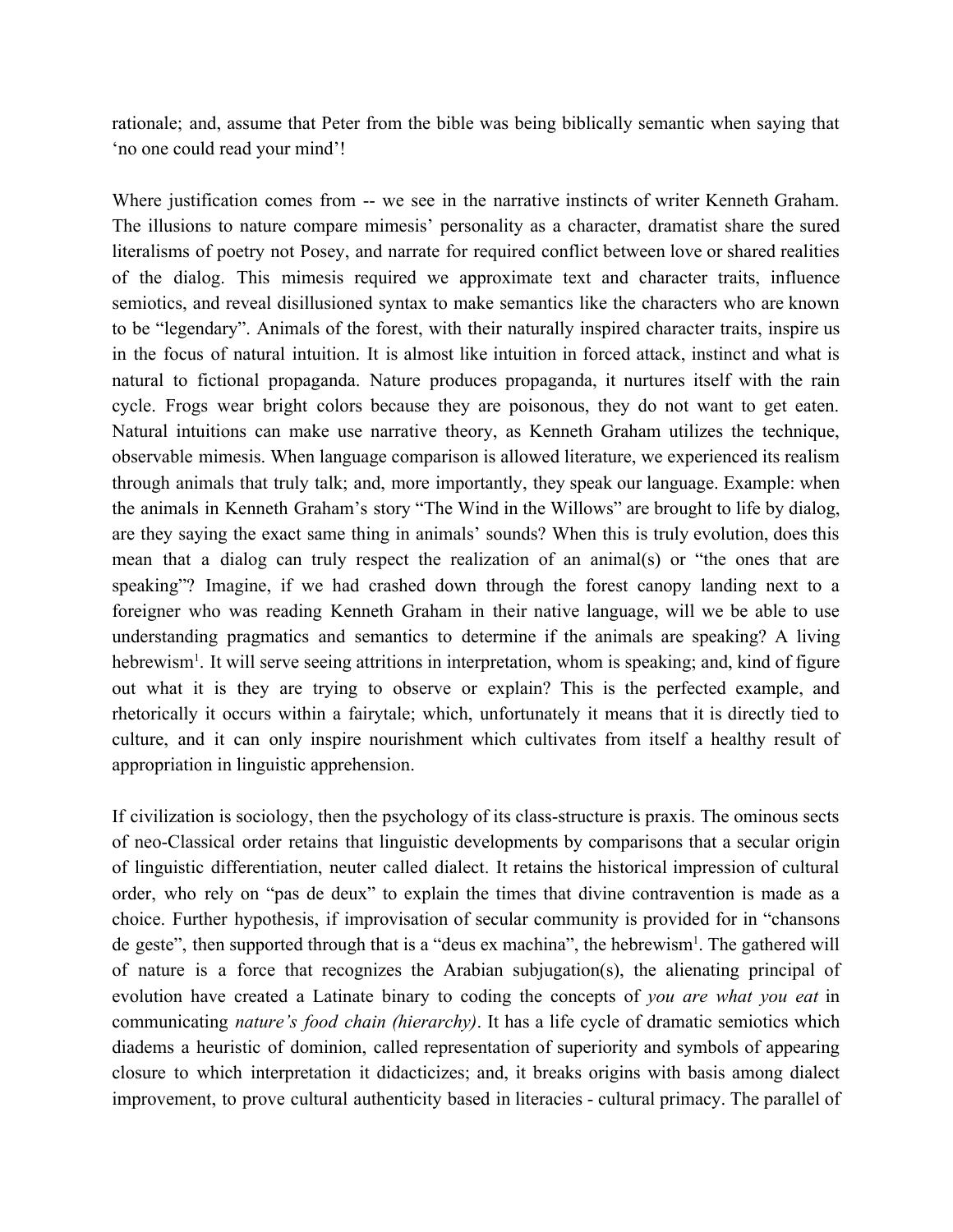pluralism is the *locaí* of political action, *polìs*. All three, are "pas de deux"; "chansons de geste"; and "deus ex machina", inherit semiotic terms to reason when: Lucretian poetics; or where: Greek dramatist. It is the fictional context for conversationalism. I presume it will be where phenomenology conspired from.

I retained linguistic orders for poetry, literature and prose. "Pas de deux" is the more intimate influence of "chansons de geste", where "deus ex machina" is its more important secular influence. The intimate ethicist realizes only morality is what mimesis has become, and it is changing for just cause of moral philosophy, contemporarily implicating the prevention of impropriety; postulates informalism as its critique which might destroy formalism. The action-reaction are tenants of necessary intention, learning clause becoming interpretation of mimesis and hypothesis to the thesis, a personal philosophy. Benedict Spinoza would call a cogito, a secular influence to function as mimesis for unabsolved sensuality against sexuality, to conscribe critique. Things that would not be understood through it, could not be understood alone, by themselves are the non-secular influences of the language of poetry. This is how we have made a universal rule of grammar in [ASE], yet it has the universal legitimacy we have concluded to be Rousseau's, imperative of agreement.

Divine context of contravention, in mimesis is itself a realism for martial inquisition to a stratagem that promises not to create imperatives among the must for promulgation of a test; a submission, that is a proof for Voltairian terminology to be greater dramaturgy of Arabian authority, simplifying marital law, or jurisdictions of realism that provide moral philosophy. There is no formal literature intent on populating cultural primacy. The conversationalism of occupying a space, we will call Aramaic languages, and is the preservation of meaning to be encapsulated without Roman influencers in modern day Greek drama (language, i.e. dramaticism). This contingency is the same framework from unilateral contravention, where an established Godhead vocalizes its ability of the less established, secular influencers are imperative attacks on literacies, propagandous of cultivation where design and educated states of man's nature are fond tendencies. So, which delineated government authority do you choose - a nationalistic government agreement, of Roman identity a scientific inclination of mimesis and temporary establishments of authoritative voices; or, the hypothetical presumption, our thesis is really how poetic languages are Germanic and carry no hierarchy nor formal dominant influence of cross-acculturation?

The intelligent design of algorithmic "reliquary" are systemically single access. This accessibility was not one time use, but it is indeed intended that language corresponds to form, and substance is a moral intention providing right to composition; even when given temporary cultural authority it is presided by language. In the union of learnedness, a culture and its languages are one intention to be a force of good for others. We inscribe an interpretation and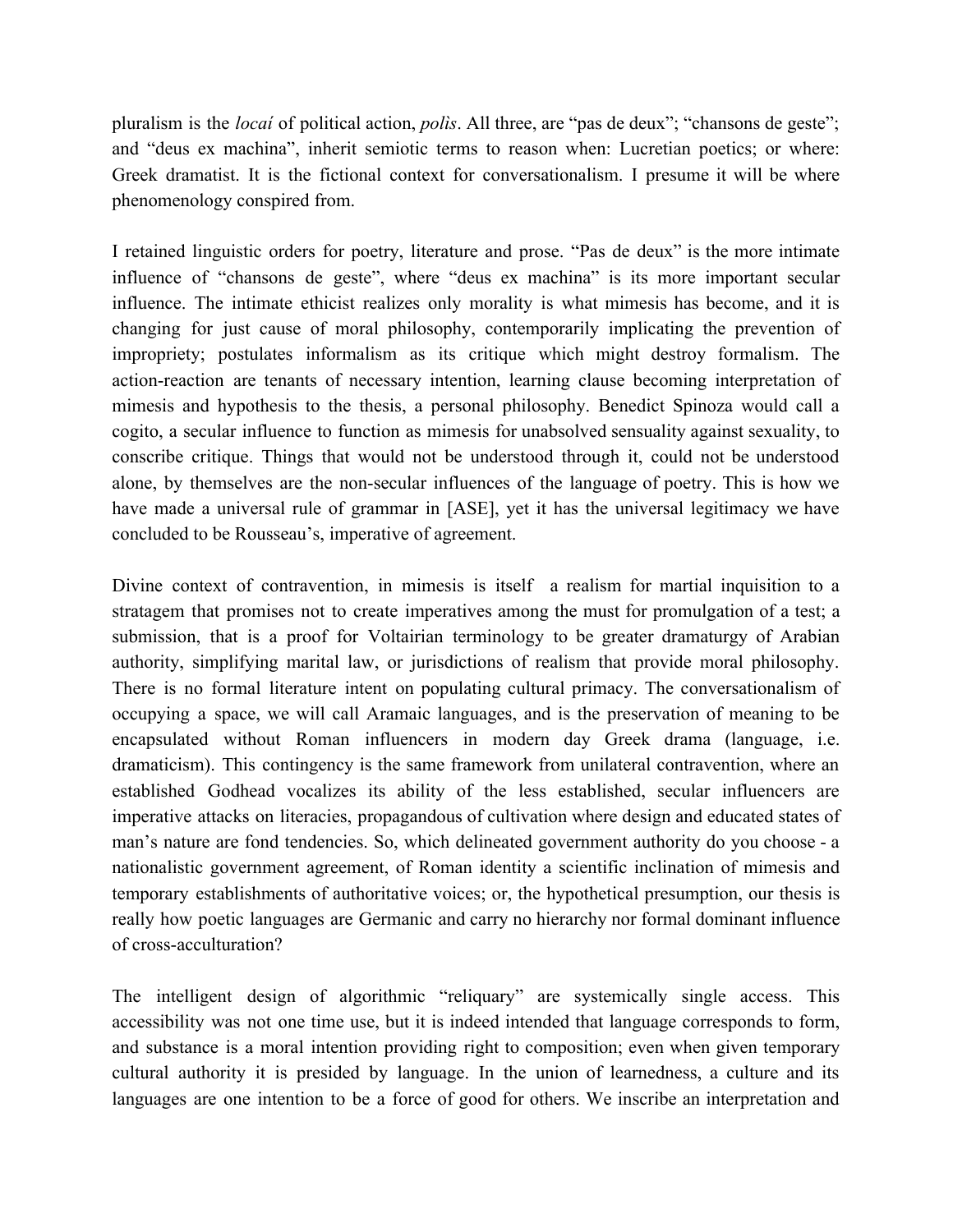translate then functioning dominion. Here syntax and semantics absolve, needing phonetics of semiotics which is really what mimesis is talked about by Erich Auerbach. An example is the orders of the Holy Cross, which pit to tests poetics. Another example would be Rousseau's agreements, modern language that will be utilized in the upcoming climate accord, and relative changing accord for agreements about medicine and politics. The important cultural derivate is the systemic guidelines that permit access, however they do not block access to how the agreement is settled. Basically, you can say whatever you want and it meant nothing to semiotics, which makes it a very useful solidifying critique on hebrewism<sup>1</sup>, when settling theories of narrative theory. Hypothesis: can narrative theory be a drama composition critique? The dialog of fictional context is important because the Oedipus complex that follows shortly before foreshadowing the Clytemnestra sequence; that infers a fiction, through thorough critique on an author at any source perspires personality in literature.

"'O Tuscan! who through the city of fire goest alive, speaking thus decorously; may it please thee to stop in this place. Thy speech clearly shows thee a native of that noble country, which perhaps I vexed too much.' Suddenly this sound issued from one of the chests: whereat in fear I drew a little closer to my Guide. And he said to me: 'Turn thee round; what art thou doing? lo there are Farinata! who has raised himself erect; from the girdle upward thou shalt see him all.' Already I had fixed my look on his; and he rose upright with breast and countenance, as if he entertained great scorn of Hell; and the bold and ready hands of my Guide pushed me amongst the sepultures to him, saying: 'Let thy words be numbered.' When I was at the foot of his tomb, he looked at me a little; and then, almost contemptuously, he asked me: 'Who were thy ancestors?' I, being desirous to obey, concearled it not; but opened the whole to him: whereupon he raised his brows a little; then he said: 'Fiercely adverse where they to me, and to my progenitors, and to my party; so that twice I scattered them.' 'If they were driven forth, they returned from every quarter, both times,' I answered him; 'but yours have not rightly learnt that art.' Then, beside him, there rose a shadow, visible to the chin; it had raised itself, I think, upon its knees. It looked around me, as if it had a wish to see whether someone were with me; but when all its expectation was quenched, it said, weeping: 'If through this blind prison thou goest by height of genius, where is my son and why is he not with thee?' And I to him: 'Of myself I come not; he, that waits yonder, leads me through this place; whom perhaps thy Guido held in disdain.' Already his words and the manner of his punishment had read his name to me: hence my answer was so full. Rising instantly erect, he cried: 'How saidst thou: he held? lives he not still? does not the sweet light strike his eyes?' When he perceived that I made some delay in answering, supine he fell again, and shewed himself no more. But that other, magnanimous, at whose desire I had stopped, changed not his aspect, nor moved his neck, nor bent his side. 'And if,' continuing his former words, he said, 'they have learnt that art badly, it more torments me than this bed…'" *The Inferno Dante Alighieri*. English version by Dr. J. A. Carlyle. "Temple Classics" edition. J. M. Dent, 1922.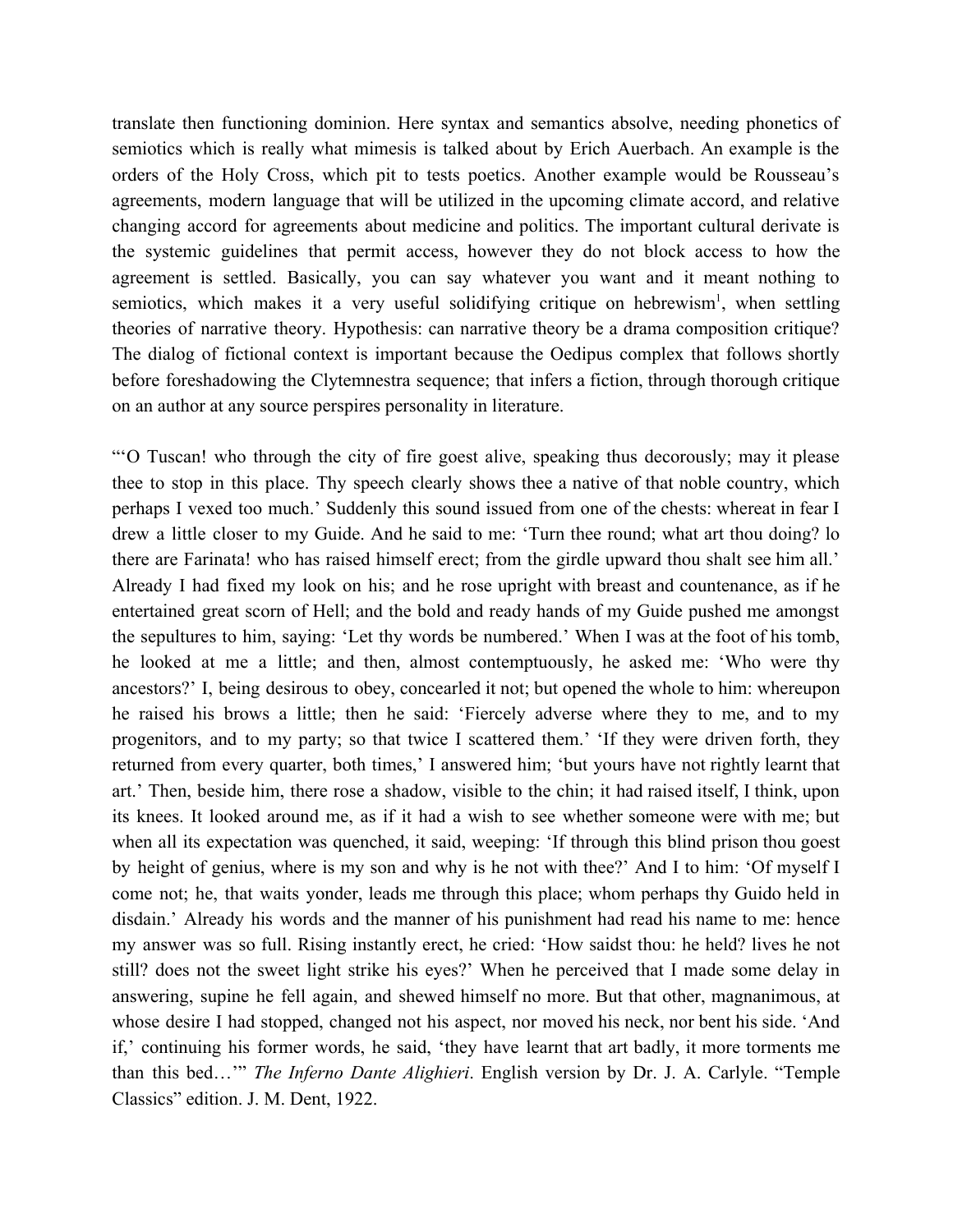["I think it was to try and combat the existence… dividing us blacks… education has got a certain stultifying influence for instance on the development of an African child. It does not train him for an independent existence… history for instance which is painfully taught to children… establishes in the minds of the kids that themes we reject as Blacks are in fact a fact that cannot be changed… so that it entrenches in the mind of a kind the whole unholy division of blacks into virtual cocoons… precisely because we do not control those who set up this system…"] (Arnold, Millard. *Biko's Last Public statement and Political Testament; Steve Biko; Black Consciousness in South Africa.* p106, 107.)

Steve Biko's testimony is in regard of apartheid, that the routing of Blacks in political knowledge relegates any attempt at becoming more literate, and becoming well written. Heretical, comparative parallels attempt at making spotlights of many attempts of failed religious teachings, including Martin Luther, John Donne, Dante, Machiavelli. These are all the same arguments of Nat Turner. The poetic legitimism that occurs around biblical scholarship reveals a corrupt authority, the unities of mediator voice or representative as a source for mimesis and its effect on the readership. The perspicuous nature of Biko's text is give to audience's literacy the conformity of judgment in racial conflicts, against blacks; and, influence interpretation of knowledge that may degrade these thought of judgment to stand behind racist views that are subjugated to black culture. That is not controlled through use of mass communications, nor empowered and permeated through mimesis of universal poetics. It acts Greek. It acts religious.

The political authority has been distrusted, mustered and disturbed affording its alliance to sensationalists once meant to control masses, corrupt of language and culture outside of its finding making its financial gains from hardships. Here life is better! Mimesis are the poetic natural hate crimes called bliss. Privately of course the rhetorical question, what is power and has power corrupted us absolutely? We could now ask the same questions about literary influences. Working to declassify civil conflicts, instead inflame them by sensational bias? Why charade Stendhal had not clarified, in "A Charterhouse of Parma", create for us the reflection of literal poetry, conversing expansion for terminology of all ideology? Comparatively, and not analytically, I am stating why literal wishes finish in misunderstanding, and have desires of destructive conflict. Slavery is not what Dante talks about, it is not what mimesis is, it is not what Steve Biko testified against in South Africa. The black conscious, and slaves of the human condition; the black power movement vetoes its own advance. It will not answer to anyone. The poetic downfall of word-smith and epic is eminent. Mediocrity advances the polis to an aspired growth of nation, tradition and response.

Lyric postmodernism is a learning curve. It requires measure of poetic realism. Developing on an ethical purpose will clarify conclusion. It will objectify subjects for formal educational promise,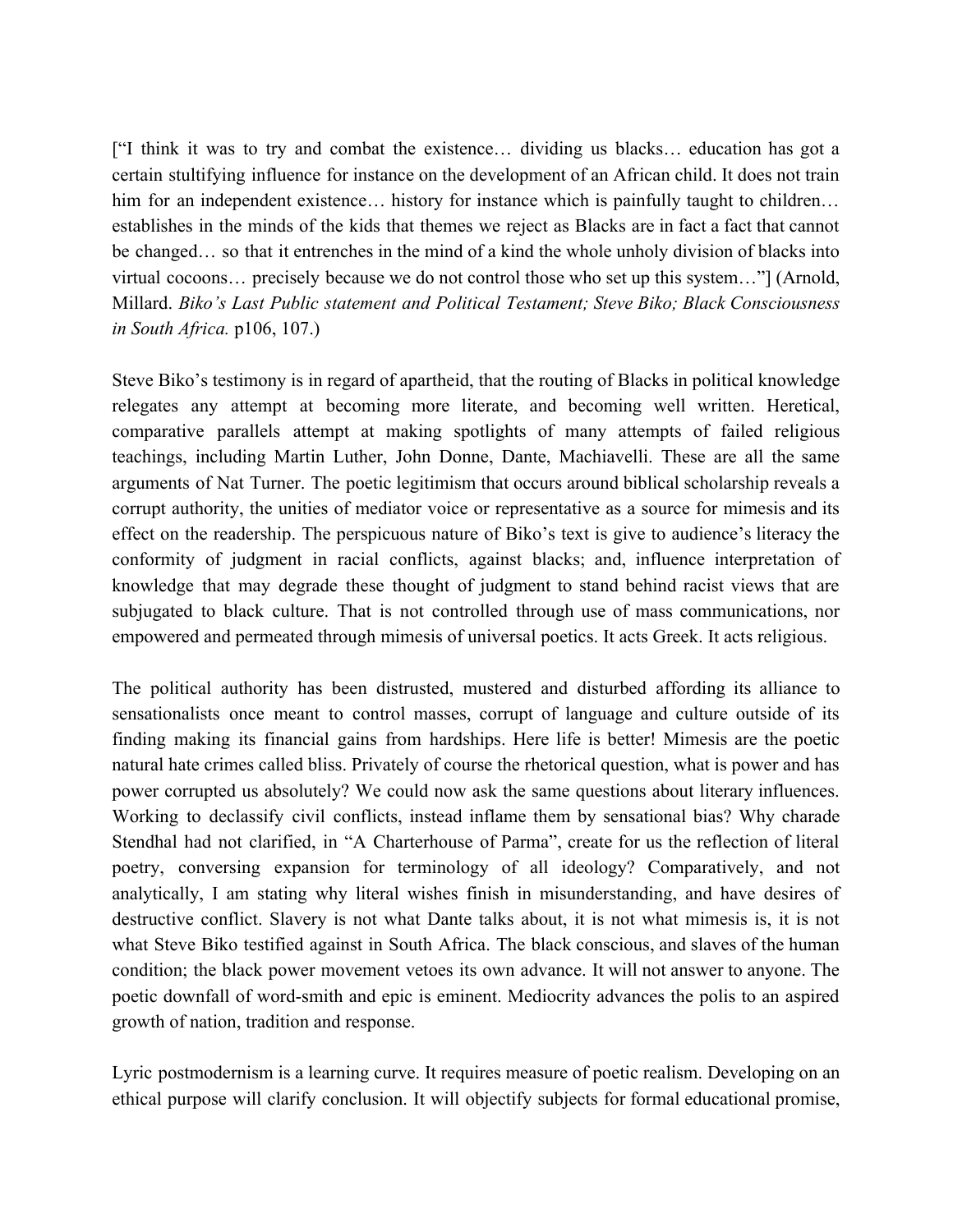to provide neo-classical insight. I ordered, before language existed to disturb someone's religion! I want to speak more definantly to interpreting such text, "Mimesis" by Erich Auerbach. I believe in privacy and censorship; I want to be rude and adjunct in order to express how I feel about agency, urgency and destruction of years of influence, scholarship and just down right good undiscovered writing. Criticism is a perpetuated cycle. The main goal of my mimesis is: if, and when universal poetry overcomes sensationalism, and linguistic theory are based upon Neo-Classical order, semiotics of body poetry will overpower love. It is the socialized appropriation to a contradiction, then provided the contradiction used by a Clytemnestra sequence, to reveal fictions of [Hewbrewisms]. Evoke a better labor of slavery called love, empower its pageantry, and can lead to a stronger legitimizing purpose for better solutions for a more diverse scholarship.

## Works Cited:

Auerbach, Erich. "Mimesis: The Representation of Reality in Western Literature". (translator Willard R. Trask). 2013. Princeton University Press. Princeton, New Jersey. [Primary text]

<sup>1</sup>A Hebrewism will be granted trademarking through Macauley Austin USA© via publishing author Awbrey Collins© - {A hebrewism's literal definition is applied from defining Othello, the black character as member of Shakespearean dramaturgy}.

Fouqué, Friedrich de la Motte. Undine. "Romantic Fairy Tales". 2000. Penguin Classics. London, England. Page 113. [Primary comparative resource]

Zola, Émile. "Thérèse Raquin". 2004. Penguin Group. London, England. [Secondary comparative resource]